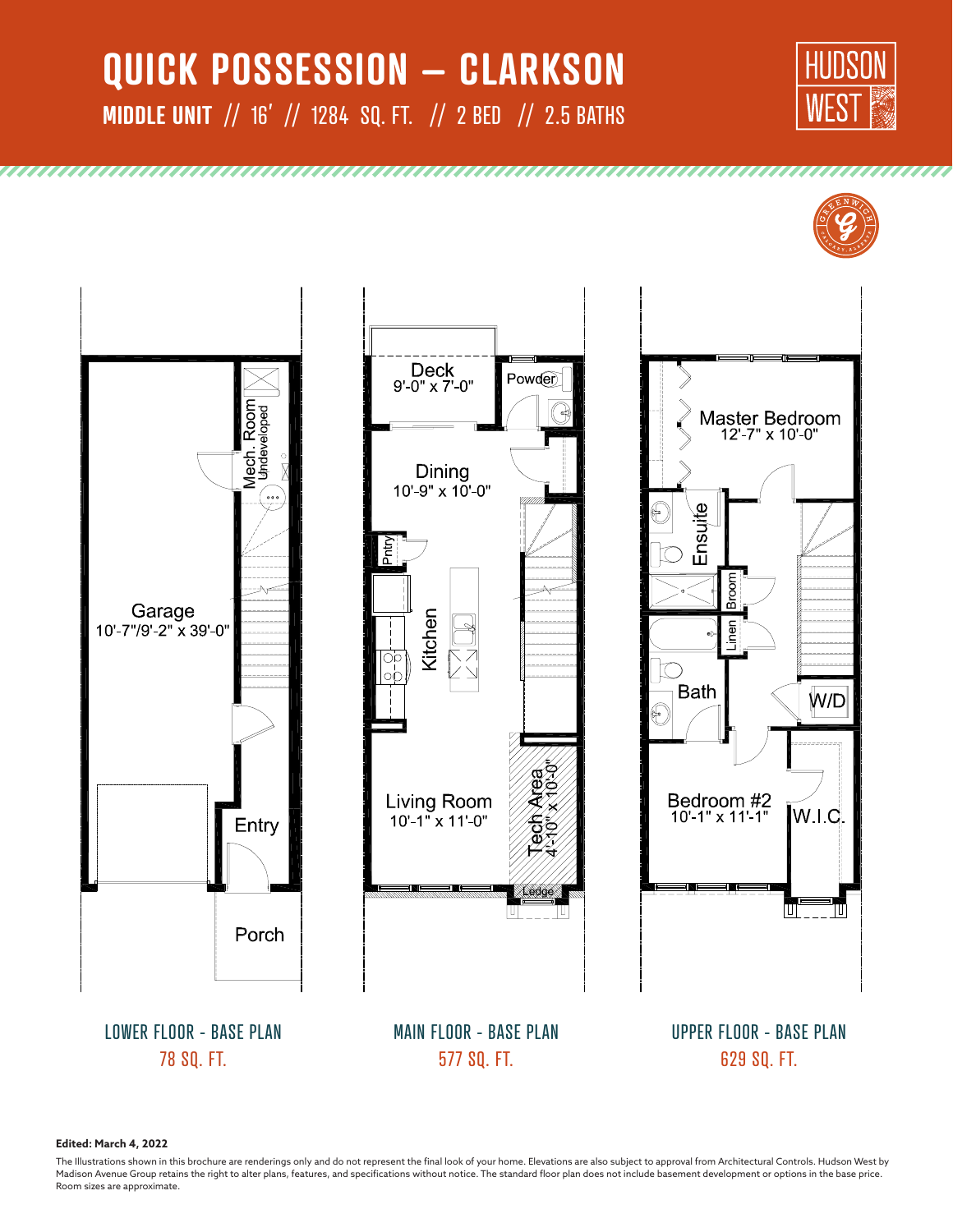## **QUICK POSSESSION CLARKSON – MIDDLE UNIT** 16' // 1284 SQ. FT. // 2 BED // 2.5 BATHS

**PRE-PLANNED OPTIONS**



,,,,,,,,,,,,,,,,,,,,

#### MAIN FLOOR - GOURMET KITCHEN OPTION 577 SQ. FT.

LARGER ISLAND WALL OVEN/MICROWAVE HOOD FAN COOKTOP BAR FRIDGE

**Edited: March 4, 2022**

The Illustrations shown in this brochure are renderings only and do not represent the final look of your home. Elevations are also subject to approval from Architectural Controls. Hudson West by Madison Avenue Group retains the right to alter plans, features, and specifications without notice. The standard floor plan does not include basement development or options in the base price. Room sizes are approximate.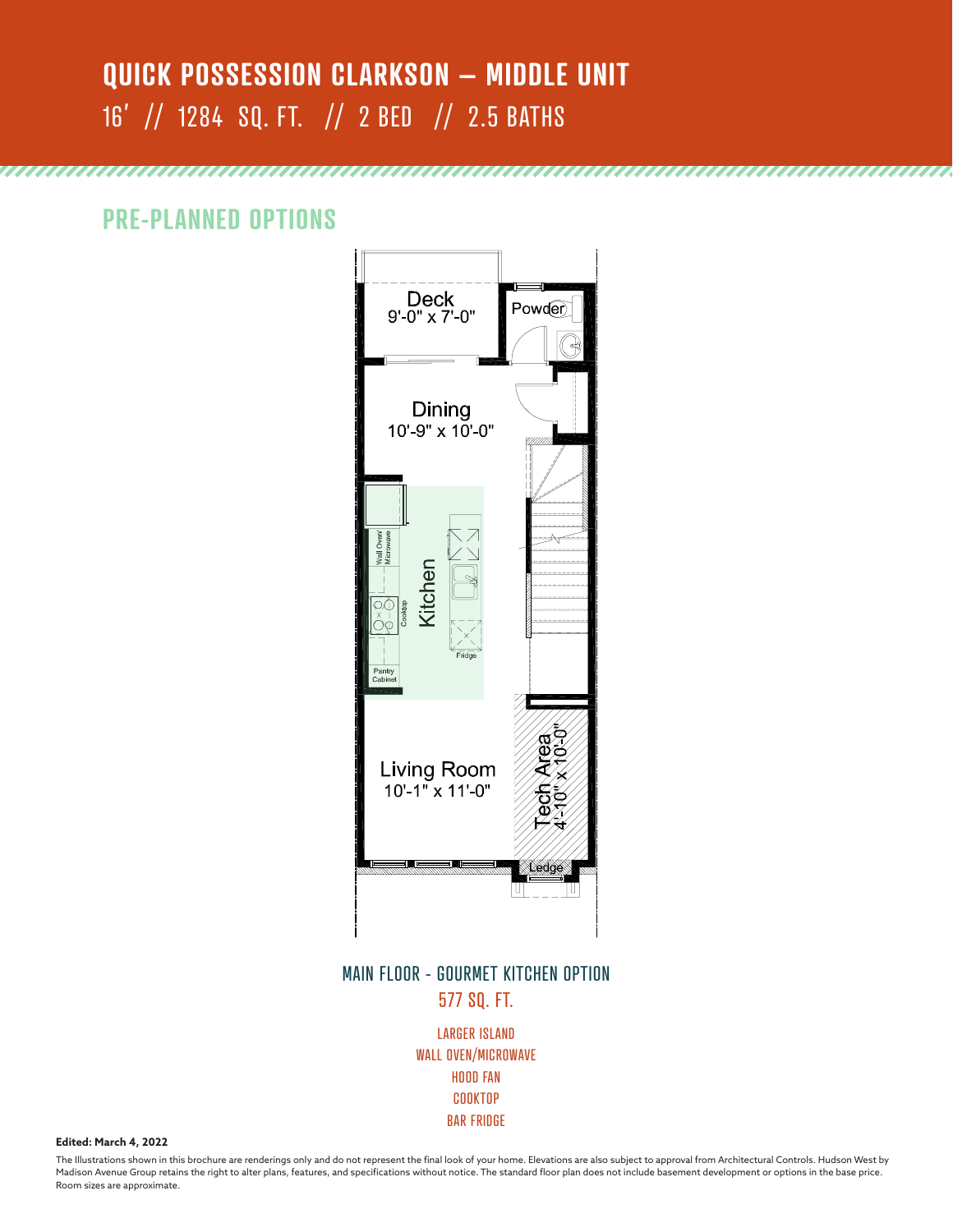# **QUICK POSSESSION CLARKSON – MIDDLE UNIT** 16' // 1284 SQ. FT. // 2 BED // 2.5 BATHS

unnununununununununununununununununun

**PRE-PLANNED OPTIONS**



UPPER FLOOR - TWO BEDROOM OPTION #2 629 SQ. FT.

**Edited: March 4, 2022**

The Illustrations shown in this brochure are renderings only and do not represent the final look of your home. Elevations are also subject to approval from Architectural Controls. Hudson West by Madison Avenue Group retains the right to alter plans, features, and specifications without notice. The standard floor plan does not include basement development or options in the base price. Room sizes are approximate.